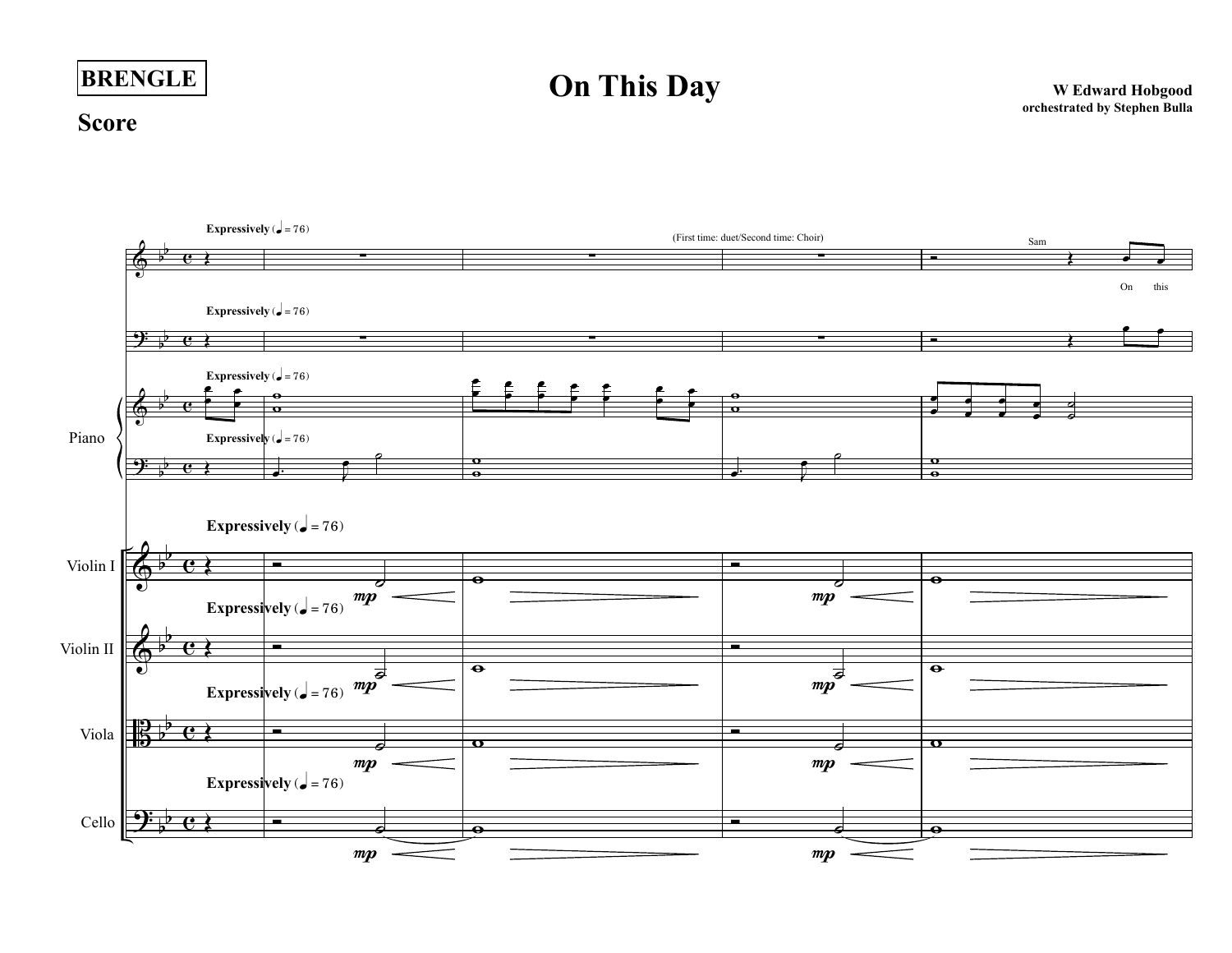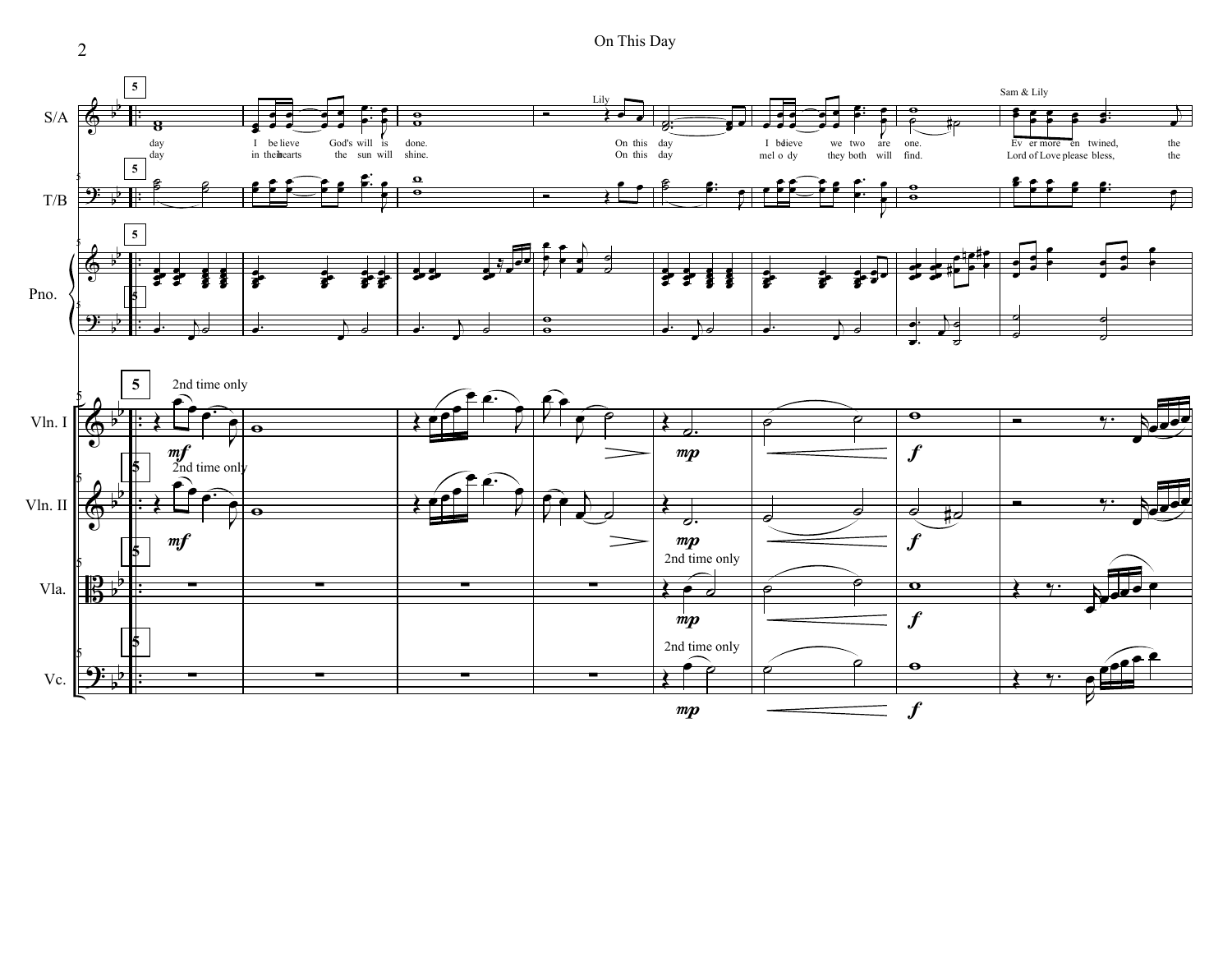On This Day

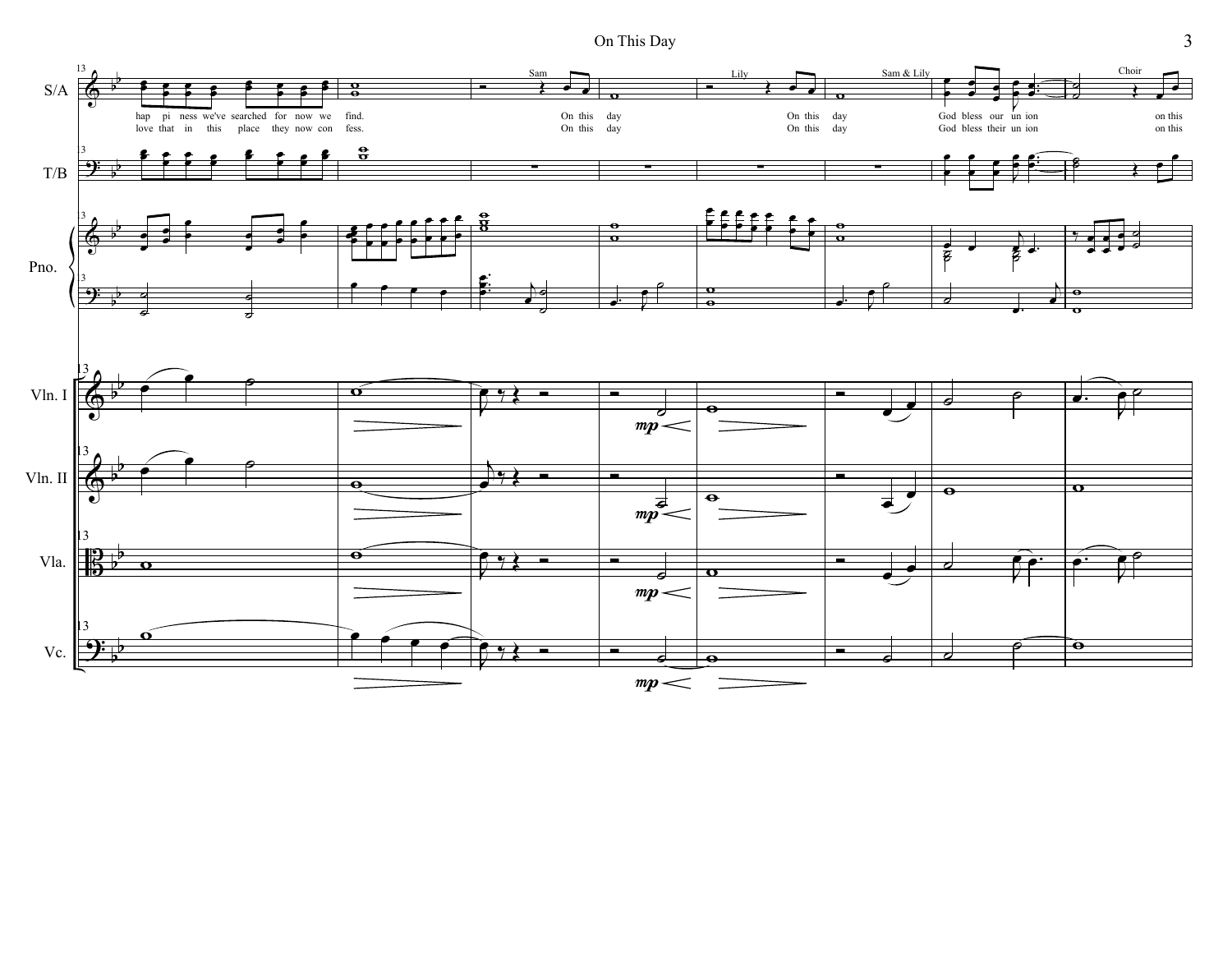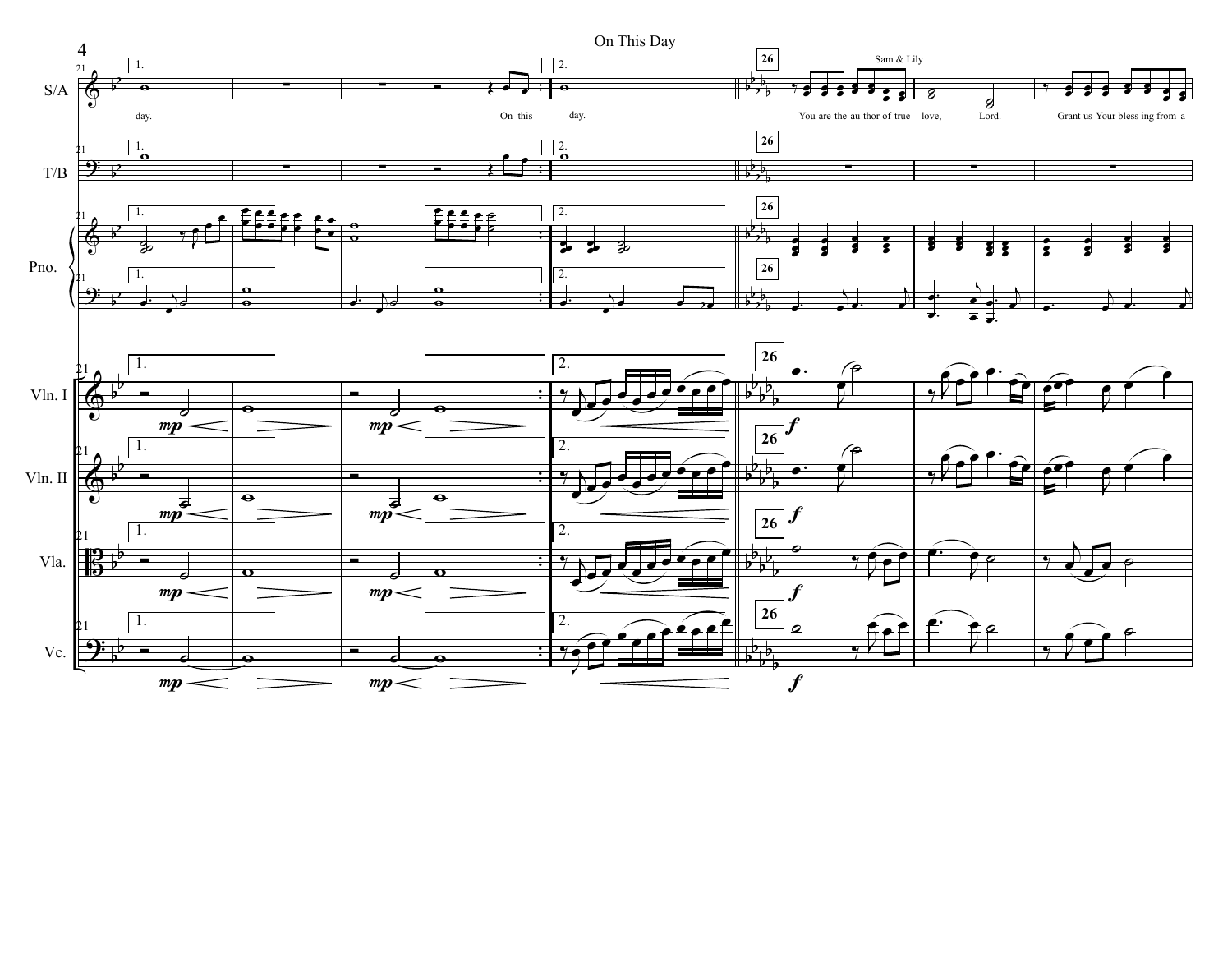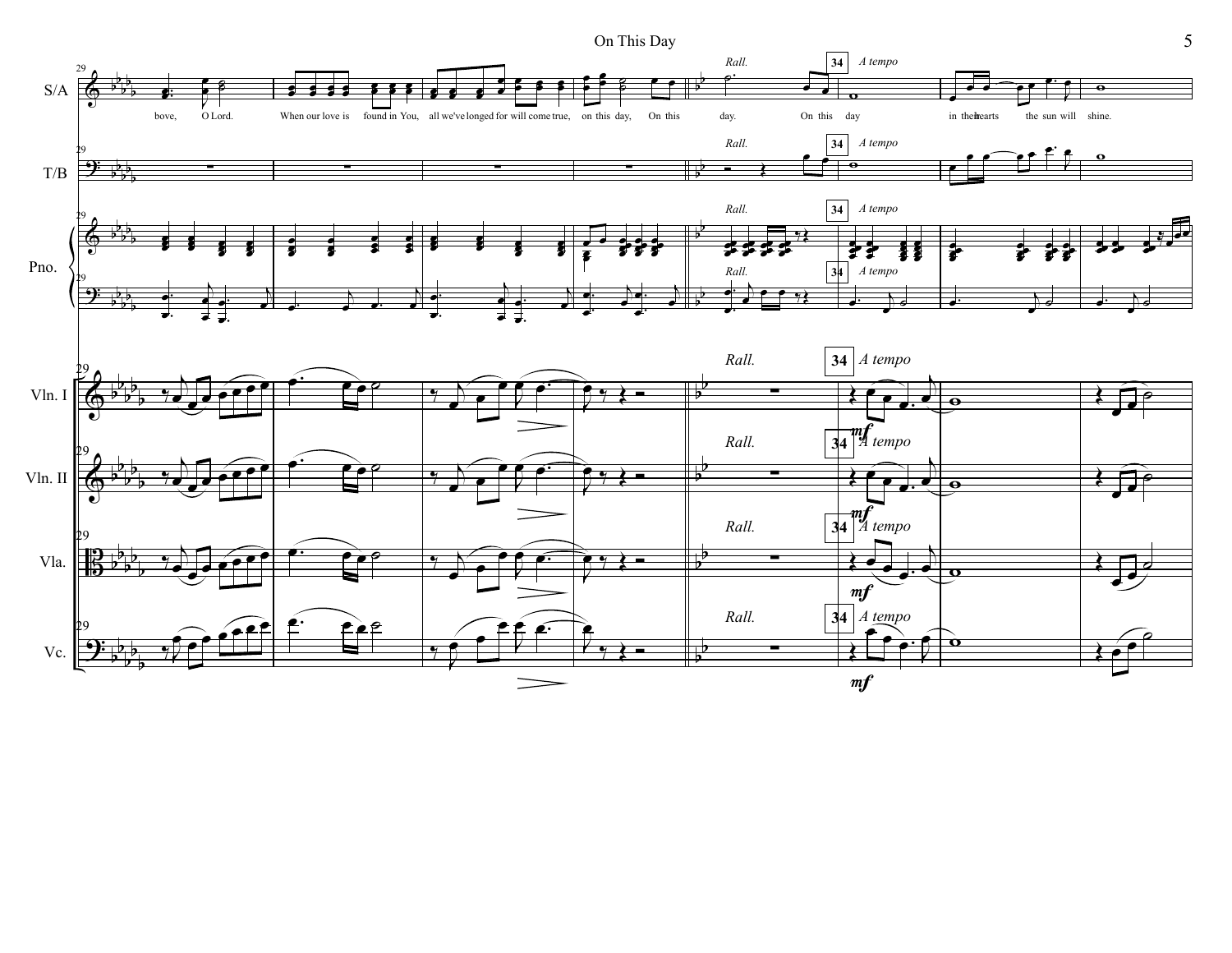